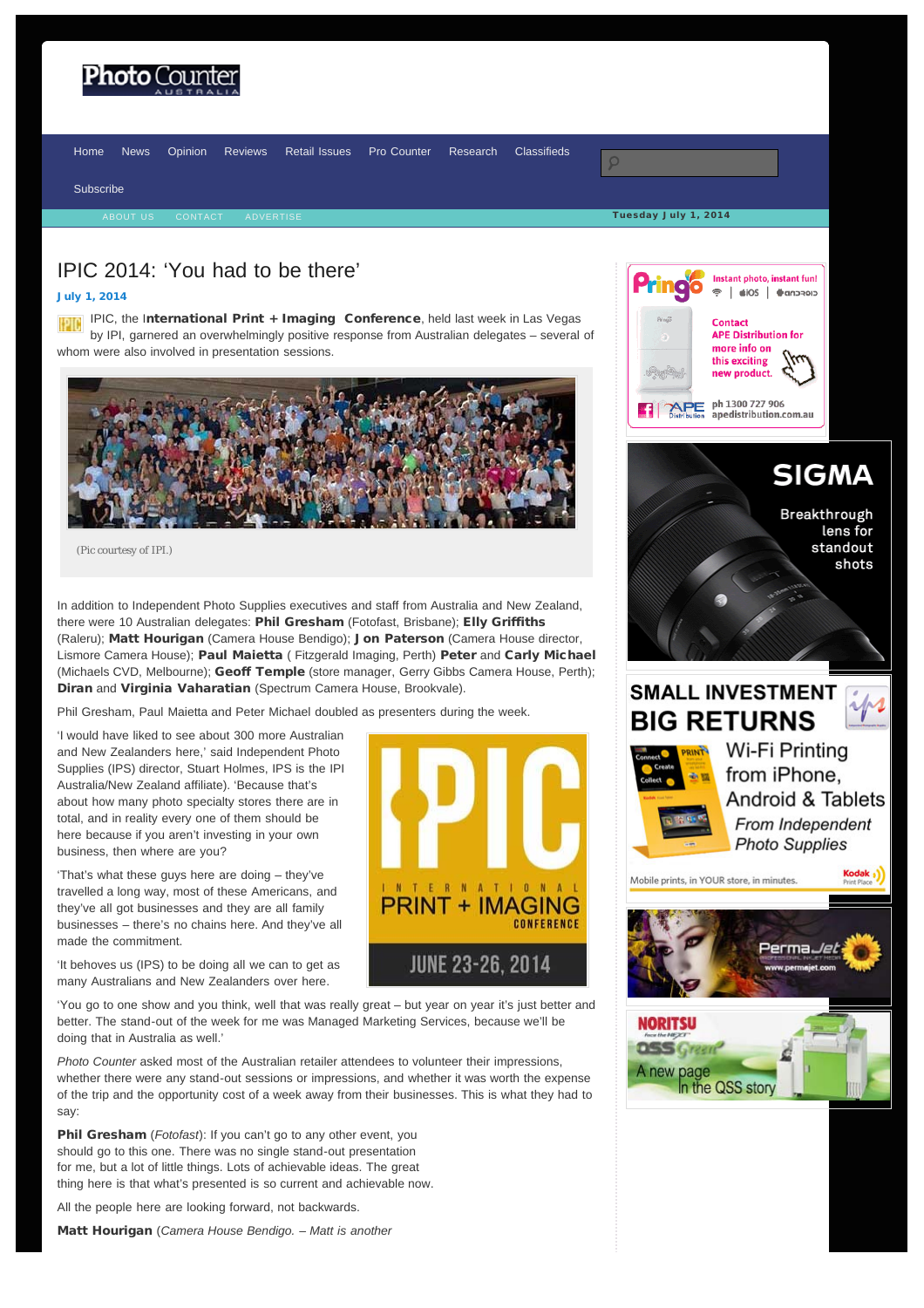*relative newcomer to photo retailing, having taken over from Don Papes at the Bendigo Camera House store)*: 'It was absolutely a worthwhile investment. I'd certainly come again.

I'm a first-time attendee with no history in the industry so it's a bit like being a kid in a candy store. I didn't come with any preconceptions. With so much to learn, I'm a bit like a sponge soaking up as much as I can. It's been fantastic meeting so many new people, building relationships with them.

The stand-outs for me were the social networking potentials (the launch of the Managed Marketing Services Program) – I'm very impressed with just how much work is being done by IPI in leveraging that potential.

I also liked the iPhonography presentations – the notion that we

should not be afraid of that as cannibalising camera sales, but in fact seeing it as potentially another part of camera sales picture.

Smartphone photography is going to augment rather than detract from our business.

Being here reinforced to me that with so much innovation going on, there's an exciting future.

The challenge for me will be to focus down on on one or two of the best ideas and initiate them.

Jon Paterson (*Camera House director, Lismore Camera House*): It's been highly-professionally organised. The presentations were all on target, on subject and concise, and its been an extremely friendly and embracing environment.

Stand-outs for me were the iPhonography course and related accessory sales.

It has shaken me out of my resistance to embracing what is the largest and fastest-growing photography segment – the email to Camera House has already been sent!

It's really time to open our arms to those mobile phone photographers we've previously been disconnected from because we didn't sell the capture device.

My frame of thinking during the presentation was that I was one of those guys that said I won't sell digital cameras when they began to replace film. In 2003/4 I had mentors telling me to say no to digital cameras because they would be the end of the industry. This is another of those paradigm shifts.

For Camera House members nationally the timing is perfect because it follows on from the roll-out of the Dakis print solution, enabling print from phone in a way we haven't had previously.

Paul Maietta (*Fitzgerald Imaging, Perth*): The cost of the trip was paid for on the first half of the first day. It helped define for me where I want to take my business. Then on the last day it paid for itself again! This is the second IPIC I've attended and since the first I've been telling my colleagues in the prolab segment that they should be here.

Carly Michael (*Michaels CVD, Melbourne*): It's been fantastic. I'm very inspired. It's amazing how we are encouraged to share all our knowledge and experience, and I found it extremely valuable. Even

at the level of the day-to-day workings of our business. I've had so many small questions and I've been able to meet the right people to answer those questions, which I think alone would have been almost impossible otherwise.

A stand-out for me was the iPhonography sessions – I'm really impressed with how we were actually taken through the course and encouraged to tailor it – that's really very valuable.

I was also impressed with the Dakis courses and how changes which were suggested or asked for were immediately factored in to the actual system where possible. To be able to talk directly to the actual programmers is pretty impressive.

Geoff Temple (*store manager, Gerry Gibbs Camera House, Perth*). It's definitely been worth it. I've got a lot out of these sessions – more so than others I've attended. Then also there's talking to different retailers from other countries with ideas I've never considered. All in all it's been a great networking experience.









### **Subscribe Now Free Fortnightly Newsletter**